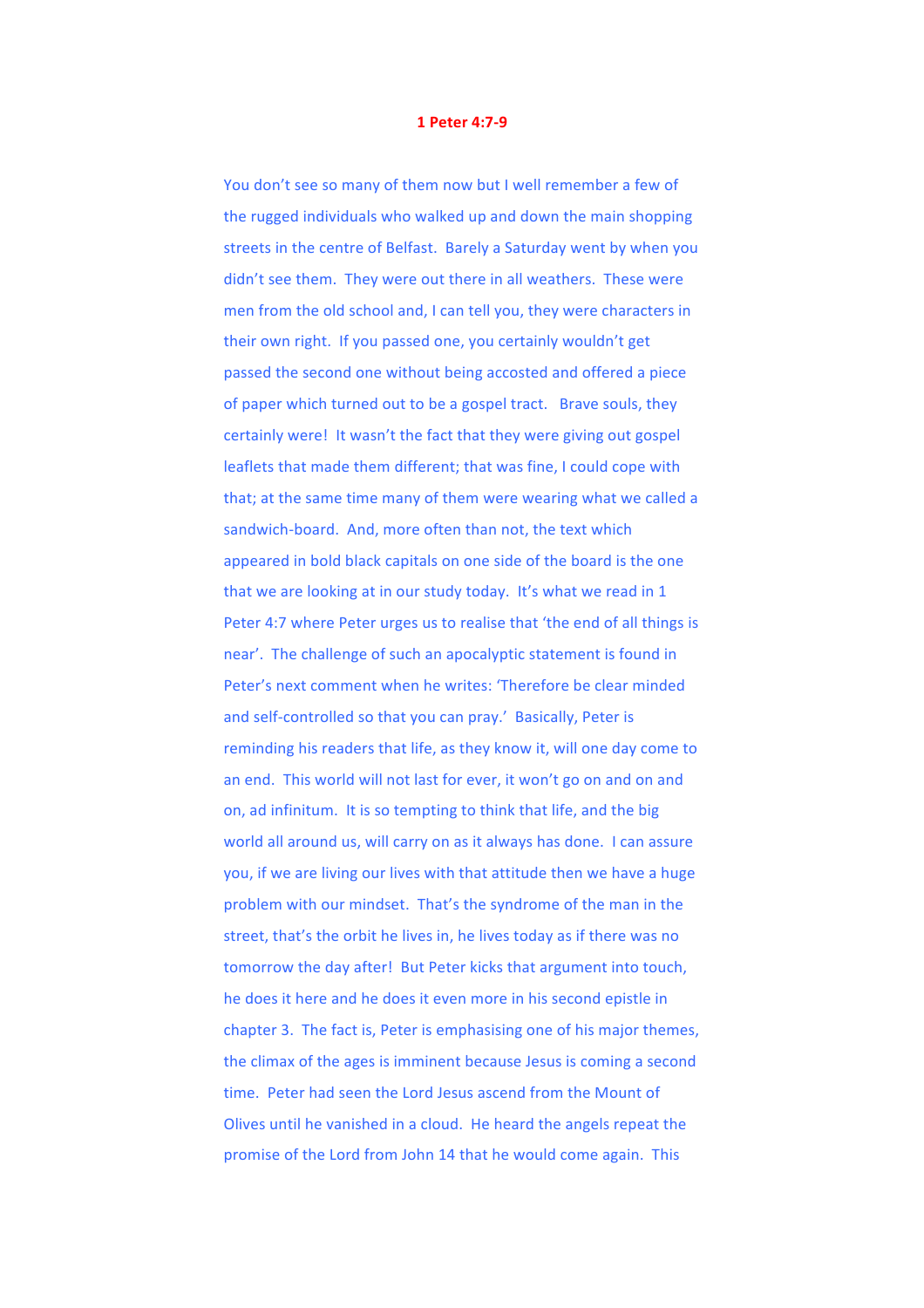was the constant hope of the early church, it was the expectation of believers who were suffering in the trenches of persecution and, between then and now, a lot of water has gone under the bridge. So much has happened on a massive scale in our global village that the signs of the times all indicate that it can't be very much longer before Jesus breaks through the clouds for his own redeemed people. It seems to me, if his return was near then, how much closer it is today! The nagging question in the front of my mind is: how near is near? I firmly believe, we are well past the eleventh hour and it's almost midnight; actually, in the words of one sharpeyed prophetic pundit, 'it has never been so late before!' You see, it goes back to what I said at the top of today's study, many of our contemporaries who aspire after a cringe-free society expect to see that warning crudely lettered on a sandwich-board carried by a lonely figure with long hair and dirty sandals. As someone has said with more than a hint of perception: 'The figure appears often enough in cartoons and advertising, but rarely these days do you find him on city centre streets. Yet, the smug assumption that only a crazy gone-from-his-senses individual would prophesy the end, has begun to ring hollow in our nuclear age.' In such a cynical climate, it has to be said, how radically different is the Christian's anticipation of the end from the dark and ominous foreboding that has nothing more than nuclear wipe-out and annihilation in its sights. Such a terrifying spectre of the end times scenario leaves the keen Christian, not holding on like grim death with sweaty palms and clenched teeth; no, no! it leaves him sitting calmly on the edge of his seat with a high level of excitement bubbling in his heart. The bottom line is, the believer looks for the Lord who will bring judgment, justice and the wonder of a bright new world; Peter goes to town on that thought when he develops it later on in his second epistle. Obviously, if we passionately and fervently believe in the soon return of Christ, then it ought to have a positive influence on our lifestyle. According to the apostle, we are to be 'clear minded'. This experience of a clear head describes the practical wisdom that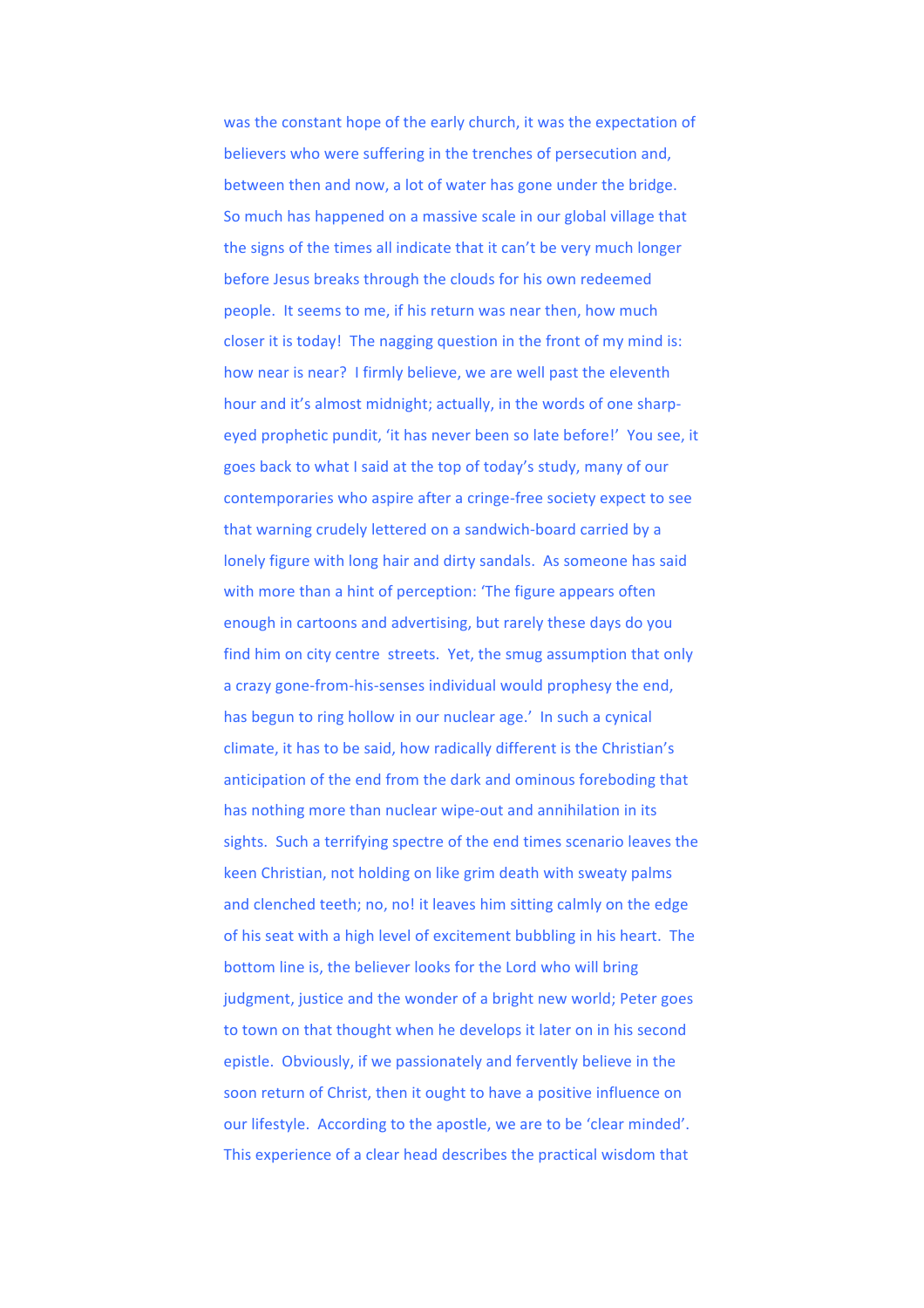comes from a personal knowledge of the Lord. In Greek use the term was contrasted with mania; for example, the demonised man healed by Jesus was found seated, clothed and 'in his right mind'. That's the thought encapsulated here. In the context of what Peter is saying, an unhealthy preoccupation with the second advent of Christ, particularly by those who have set a date for it as if they were on the planning committee for the event, has often led to hysteria rather than sober reflective wisdom. Someone has called it 'an eschatological frenzy' and, quite frankly, that's the last thing we need in these days of hyper-tension. Allied to a clear mind is the twin virtue of being 'self-controlled'. This word can be literally translated: be sober! Now, I hasten to add, that has nothing to do with intoxication in the sense of someone having had one glass too many for the road, that's definitely not the thought here. I think it's interesting to note that this is the second time Peter has exhorted his Asian readers in this manner, the first time was away back in 1:13 and, if you fast forward to 5:8, you'll notice he does it a third time. That suggests, this is a matter of mega-importance. It is the attitude of mind that is the opposite of a drunken stupor or starryeyed delusion. It means a watchful waiting for the Lord's return, it does not infer that you quit your job right away, put on a white robe, and sit on some rooftop waiting for Jesus to come back; it's all about realistic living in the third millennium. When you draw the strings and put both concepts together, it's all about the people of God remaining cool, calm and collected even when all is crashing around their feet! It's a balanced outlook on life, there's no need to panic, there's no need to live on pills because you are over anxious about the future; the plain fact is, God is in control and he knows precisely what he is doing; so, says Peter, we have nothing to fear, there's no need for us to be apprehensive in the wrong sense! The simple logic of Peter's twin approach to the second coming is unbelievable, it not only keeps us sane, it drives us to prayer! Isn't that tremendous, it sends us to our knees! One Bible commentator offers this rich insight on intimacy with the Almighty when he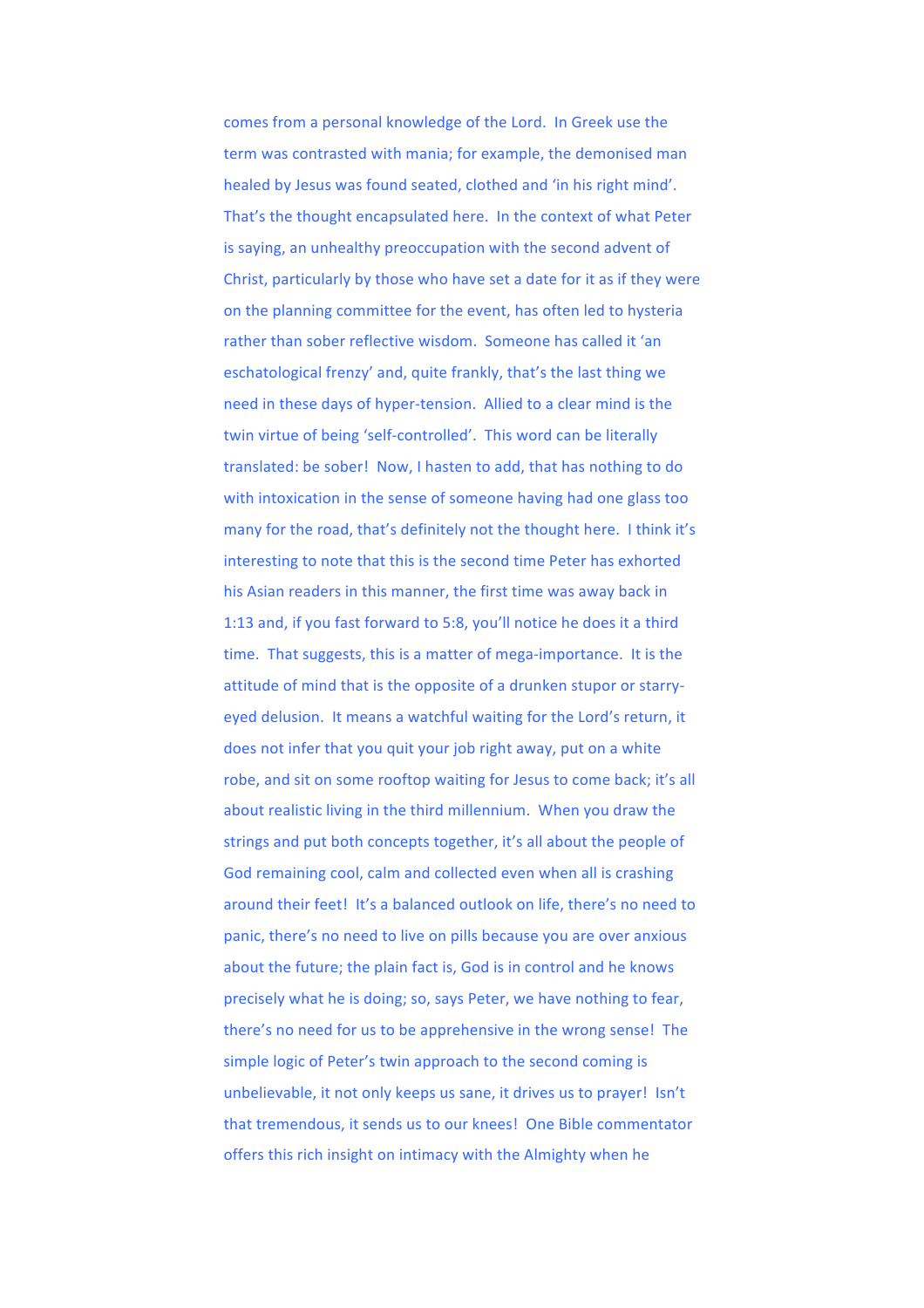writes: 'Peter does not think of prayer as an effort to induce ecstasy, but as sober, direct, profoundly thoughtful communication with the Lord.' And, you know, he's right, for Peter's entire epistle points us to the depth and glory of our fellowship with Christ. The ageing apostle who wears his heart on his sleeve doesn't advocate prayer as a cold, detached, rational kind of exercise. That's not true to form so far as Peter is concerned, he sees these moments with majesty as a fervent heart that is 'on the boil' in its pursuit of God. Peter's memory takes him right back to the garden of Gethsemane, he knew of Christ's agony under the gnarled olive trees; that's what true prayer is, it is fervent love, it is agonising intercession. You see, at one and the same time, as Edmund Clowney suggests, prayer tastes the agony of struggle or the delight of communion with God. And, even from that incident alone, the lesson is an unforgettable one: prayer demands alertness. Peter and his companions failed miserably at that point, sleep got the better of them! He dozed off when Jesus had charged him to watch and pray. So, the link of prayer to a clear mind and a sober outlook is more than just a coincidence, one is the natural outworking of the other! It is God's agenda for his people as they wait for the return of the coming King. As Chuck Swindoll says: 'We don't dream our way into eternity. We pray and watch. In fact,' he concludes, 'there is nothing quite like prayer to sharpen our awareness, to keep us alert, to make us more discerning, and yet to remind us who has the controls.'

The next verse, verse 8, lifts us to a higher level when Peter exhorts us to: 'Above all, love each other deeply, because love covers a multitude of sins.' The opening couple of words in this injunction are packed full with meaning. Peter says, I want you to do all of these things I have been telling you about, but more than anything else, I want you to really love one another. The word translated 'deeply' can also mean 'constant'. 'Keep love constant' would be a good translation. It doesn't matter which turn of phrase you prefer to use, the word describes something that is stretched or extended.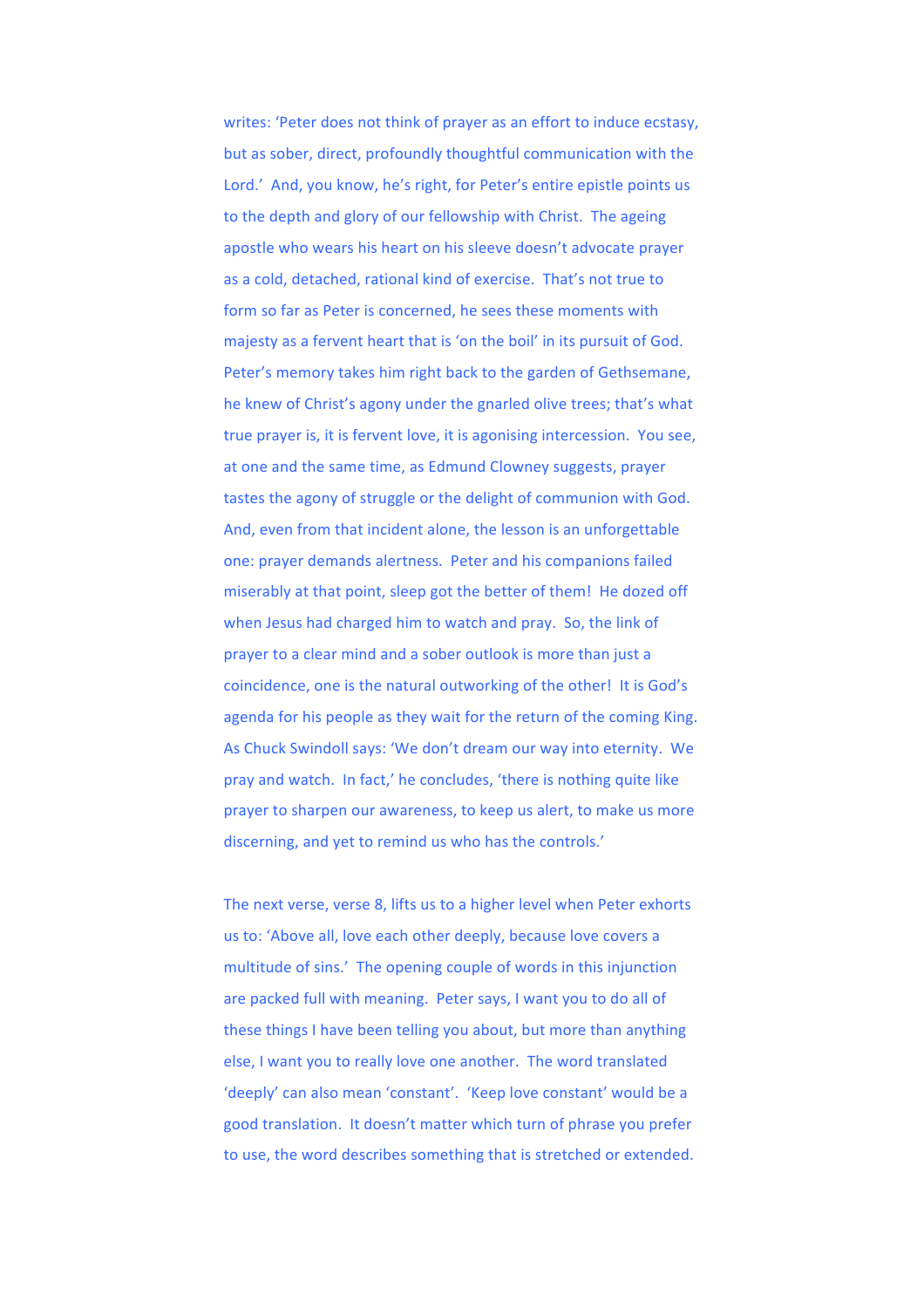The energy expended, the 'don't distract me' focus, the high level of concentration, the tension etched on the face of the participant, these are all images which are conjured up in the mind. It pictures a sprinter or a race horse stretching for the finishing line. It's pulling out all the stops, it's straining and lunging yourself forward like an athlete to reach the tape at the end of a race, it's stretching high enough like a pole vault champion to clear the bar, it's pushing yourself beyond the limit, it's going further than you have ever gone before, it's doing what you never imagined was possible even in your wildest dreams! In picture language, that's what it is to love deeply. It's a no strings attached commitment to each other in the family of God. It's a love that keeps on loving and, it doesn't matter what happens, it will continue to show love to the other person. He says, there is no point in getting uptight and upset because some folk don't respond the way we hoped they would, there is nothing achieved if we keep a list of rights and wrongs about other people; there's no point in us holding a grudge or walking around with a big chip on our shoulder or even harbouring a resentful attitude toward a fellow believer, it is so much better to love them! If there was ever a time when we needed to stay close in the family of God, it is today. Don't play into the hands of the enemy! This is the moment for the Lord's people to stick together! For, in the words of a wiser Peter which he borrowed from the wisdom of Proverbs 10:12, 'love covers over all wrongs'. It is our solemn responsibility to forgive one another in the same way that Christ has forgiven us. That's the wavelength Paul was on when he said as much in Ephesians 4:32. And there's no limit to how often we are to do it. As someone has said: 'Love does not keep score, but grants forgiveness freely to every brother or sister who seeks it.' Our love cannot, of course, pay the price of sin. Jesus alone can do that! It is exclusive to him. But our love can imitate the mercy of God, our love can forgive, because it is the love of God that flows through us to the other person. This is the bedrock of our Christian experience and, when you read between the lines of the fast-moving narrative in the Acts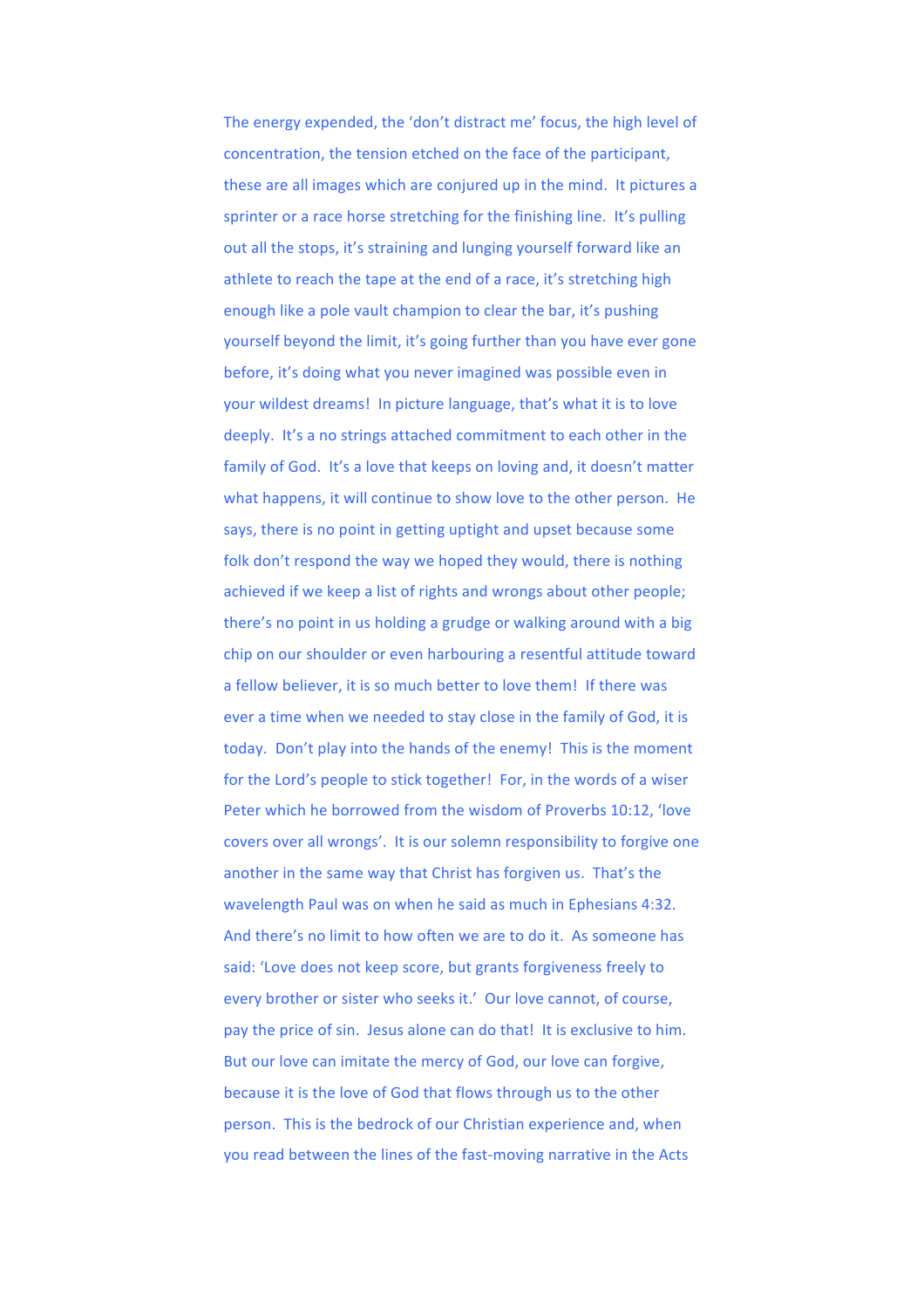of the Apostles, it is clear that there is no more compelling testimony to a mixed-up world than the love and unity that Christians exhibit toward each other; such a witness is riveting and it makes people sit up and take notice! It is equally true to say that nothing is more disturbing or disruptive to the unity of the body of Christ than when Christians are guilty of in-fighting. When we prefer to throw a verbal punch rather than offer a hand of fellowship and friendship, it is a sleight on the name of Jesus and it is an awful smear on the witness of the local church. You find both camps mentioned in the word of God and that simply underlines the tremendous need for us to love each other even when we don't necessarily like one another! You will know as well as I do, some people are so easy to love that you just naturally fall into their open all embracing arms. But other folk are so hard to love, you have to work overtime at it and, even then, it's hard work! There is something about them that is abrasive and irritating, you can't get close to them, they want to keep you at a safe distance and even more than an arm's length away. Such folk are the opposite of magnets, they don't attract, they repel. Yet, even they need our love, perhaps more so than the others. I have no doubts in my mind that it is of the utmost importance that we dig deeply into the divine resources that God has given to us as we stretch every sinew in our body to love each other. I came across a quote the other day from Mahatma Gandhi, the Indian nationalist leader, he once said: 'I like your Christ but I don't like your Christians ... they are so unlike your Christ!' Those words really haunt me, they give me a chill, they send the shivers down my spine because I know only too well that his analysis is right; regrettably, his words are true! When I read a phrase like that, I can't help but ask myself the question, what is the Lord Jesus like? Well, he is surely someone whose character is stamped with the hallmark of love and forgiveness. And because, he is who he is, and because, he does what he does, that's why he wants us to be a people who do not hesitate to show authentic love to one another and we do that best when we genuinely forgive each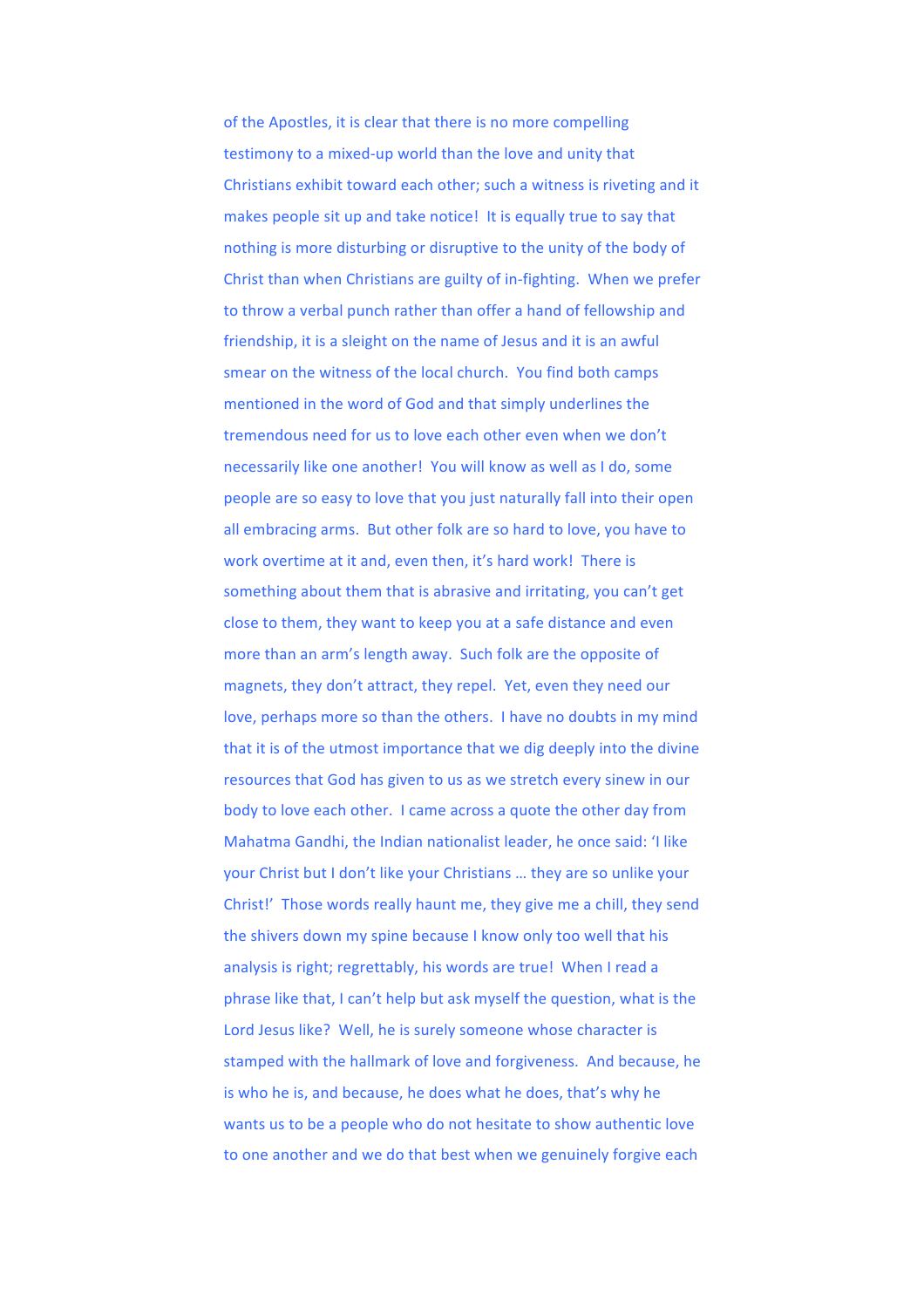other! As someone has said: 'We are most like beasts when we kill, we are most like men when we judge, we are most like God when we forgive.' I can't put the words in your mouth, but I know who I want to be like! I want to be like lesus! When I flick hack a few pages in my Bible to John 13 I see what he did there and, let's remember, Peter was present on that auspicious occasion when Jesus took a towel and a basin of water to wash his disciples' filthy feet. You see, love for one another means that we will gladly and graciously serve each other. This is true love in action and it doesn't matter how menial or boringly repetitive the task may be, love is happy to roll up its sleeves and do it, it doesn't make a big fuss about it, it gets on with the job in hand. As someone has said: 'It is the love of God that brings us to our brother's feet; it is the grace of God that fills our basin for service!' One of the most practical ways we can serve is to put into practice the words of Peter in verse 9 when he says: 'Offer hospitality to one another without grumbling.' The emphasis here is on a vital and valued ministry we can share with others, it's an open heart which leads to an open home; it's exactly the same phrase which Peter uses in verses 8 and 10, and it doesn't refer just to those who are loveable or friendly or fun to be with. It includes every member of the global family of God, it's an all inclusive term and that inevitably means those with whom we wouldn't normally choose to socialise, it's the people who turn us off, the ones with whom we don't naturally click. The plain fact is, it doesn't matter who they are, if they need a bed and a meal, we have a responsibility to offer it to them, whether they accept or not is up to them. In that sense, the ball is squarely in their court! You see, the word for hospitality is literally 'the love of strangers' or 'the love of foreigners'. As Stuart Briscoe points out, 'the word xenophobia, the fear of strangers, has found a place in our vocabulary, but philoxenia, the love of strangers, needs to appear in Christian terminology.' Peter tacks a little phrase on to the end of verse 9 which is crucial when it comes to showing hospitality. We are to extend it without complaint. I wonder, does that touch a raw